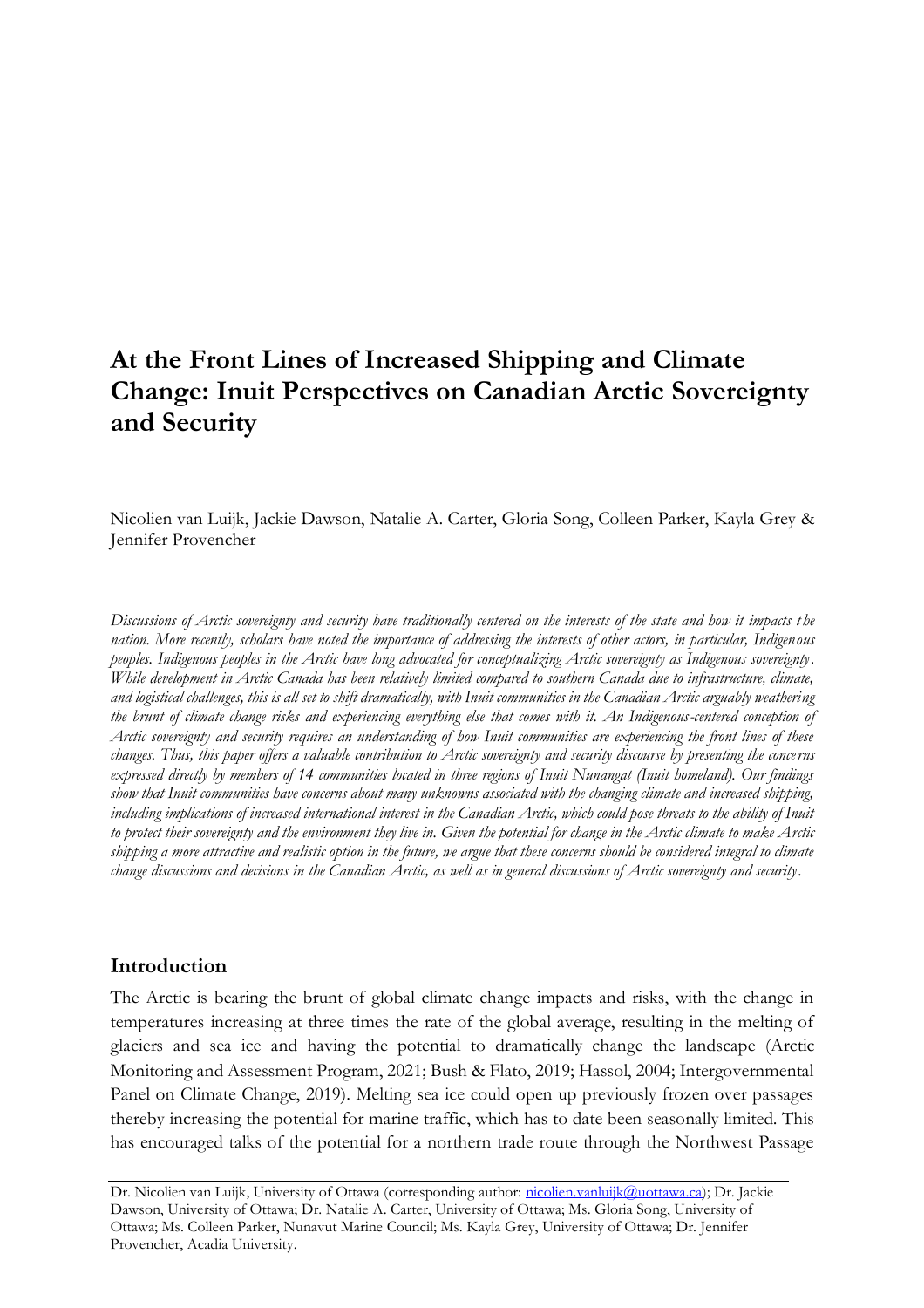and has also increased global interest in potential for resource extraction in areas of the Arctic that have historically been difficult to access. While the Government of Canada, and Inuit (through Land Claims Agreements) hold sovereignty over the land mass surrounding the Northwest Passage, there is international disagreement about whether the waters and ice in the Northwest Passage fall under Canadian jurisdiction or are international waters. Despite Canada's claim of sovereignty over these regions, these civil international disputes, alongside other potential unknowns as a result of climate change and increased marine traffic in the Canadian Arctic, highlight the vulnerabilities of Inuit communities and risks to security and Inuit sovereignty. In this study, we present security and sovereignty concerns expressed by knowledge holders in 14 communities in three regions of Inuit Nunangat (Inuit homeland in Canada) (Fig. 1) who participated in the Arctic Corridors and Northern Voices research project (Dawson et al., 2020a; see [www.arcticcorridors.ca\)](http://www.arcticcorridors.ca/). Three key points are discussed from the findings relating to the security and sovereignty concerns shared by knowledge holders about shipping traffic in Inuit Nunangat: 1) 'Unknowns' about shipping traffic; 2) Lack of Inuit agency over shipping traffic and marine areas; and 3) Concerns in the context of Inuit agency and sovereignty. Concerns raised by community members are integral to climate change discussions and decisions in the Canadian Arctic, as well as general discussions of Arctic sovereignty and security.

## **Literature review**

In classic security paradigms, state sovereignty is often considered to be inextricably connected to Arctic security (Sharp, 2011; Huebert, 2011a; Huebert, 2011b). Security analyses within this paradigm, often inspired by the realist school of thought in the field of international relations (Rothschild, 1995), tend to be concerned with the nation state as its main unit of reference: threats to the state, actions of states, impacts on the state (Åtland, 2014; Huebert, 2011a; Huebert, 2011b; Johnston, 2012; Lackenbauer, 2011; Lackenbauer & Huebert, 2014; Scopelliti & Pérez, 2016; Sharp, 2011). For example, Huebert argues that the Canadian sovereign control of the Arctic allows for the protection of Canadian interests that benefit the Canadian population (2011a). A prominent focus for classic security studies is military build-up in the Arctic as a means of asserting state sovereignty (Huebert, 2011a; Huebert, 2011b).

Over time, Arctic scholars have recognized the limitations of a state sovereignty-centered classic approach to security, pointing out that focusing narrowly on the state as represented by its political elite does not account for the needs of its people, including Inuit and other Arctic Indigenous peoples in the region, thus reproducing structural colonial power relations (Broadhead, 2010; Greaves, 2011; Heininen, 2013; Heininen & Exner-Pirot, 2020). In addition, scholars have emphasized how classic security analyses' preoccupation with interstate conflict often implicitly rely on a violence-based conception of security, ignoring other sources of insecurity that people face – in other words, freedom from fear, rather than freedom from want (Broadhead, 2010; Greeves, 2011). Security should include more than the protection of Canada's territory, but also the protection of the security of the Indigenous peoples who reside there (Slowey, 2014). It follows then that a narrow state-centered security focus on sovereignty may not only be irrelevant to Arctic Indigenous peoples, including Inuit, but could at times be contrary to their needs, particularly where the regional needs of the people there may be significantly different from those in non-Arctic regions (Broadhead, 2010; Greaves, 2016a; Kukkanen & Sweet, 2020).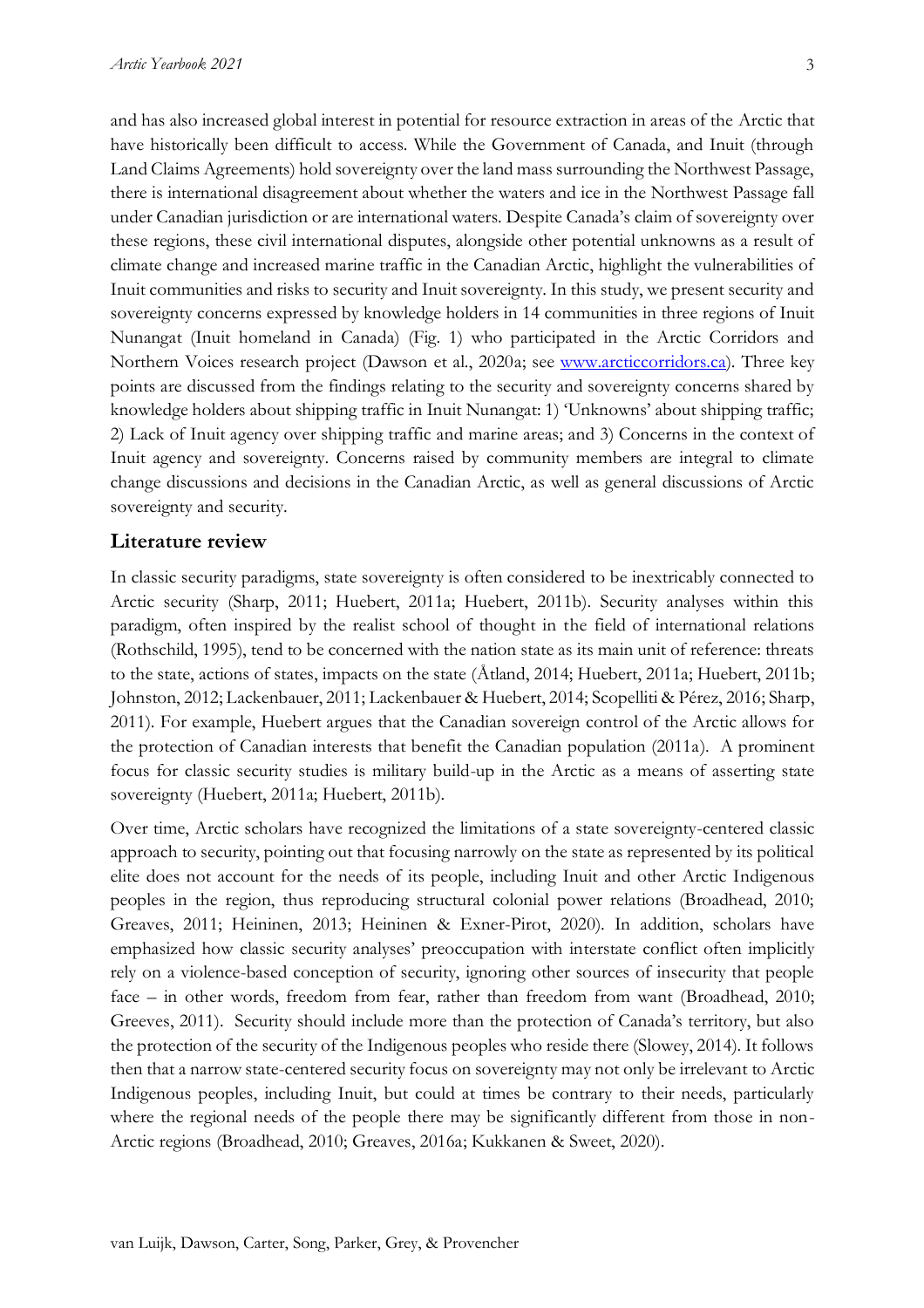The edited volume *Nilliajut: Inuit Perspectives of Security, Patriotism and Sovereignty* released in 2013, and its 2018 follow up report *Nilliajut 2: Inuit Perspectives on the Northwest Passage, Shipping, and Marine Issues,* alongside other texts written by Inuit (Simon, 2011), provide insight into the nuanced positions Inuit have about the concepts of Arctic sovereignty and security and what those mean to them and their communities. Inuit leaders such as Mary Simon and Aaju Peter have expressed pride in their Canadian identity and a willingness to support Canada's assertions of sovereignty in the Arctic (Simon, 2011). However, Inuit have also argued that Canada must accept Inuit use and occupation of the lands and waters in Inuit Nunangat when making such assertions of Arctic sovereignty (Simon, 2011; Peter, 2013). Peter (2013: 46) explains: "The Inuit who have occupied the Arctic for thousands of years are the only ones who can best define what "use and occupation" of Inuit Nunaat [Inuit homeland] is." After all, Inuit communities have recognized that they will be most impacted by any issues that may arise with respect to Arctic sovereignty, control, and access (Kelley, 2013). As such, it is argued that Inuit must be actively involved in discussions on their use and occupation in the Arctic during sovereignty discussions (Greaves & Lackenbauer, 2021; Peter, 2013), a topic on which community members do not feel adequately consulted (Kelley, 2013).

There have been increasing calls from Inuit and others to recognize Arctic security within the framework of *Indigenous* sovereignty, rather than state sovereignty (Slowey, 2014; Greaves, 2016a; Greaves & Lackenbauer, 2021). This approach accounts not only for what state governments perceive as security concerns in the Arctic, but what those residing in the Arctic identify and experience as security threats (Broadhead, 2010; Kuokkanen & Sweet, 2020; Nicol & Heininen, 2014). Terry Audla, president of Inuit Tapiriit Kanatami (at the time he wrote this piece) suggested that the relevant question should be: "What dangers do Inuit face in Inuit Nunangat (our traditional Arctic homeland in Canada)?" (Audla, 2013: 7). Similarly, Inuk leader Rosemarie Kuptana advocates for understanding security as being more than military actions, but ensuring a reasonable lifestyle for Inuit (Kuptana, 2013). Simon also notes that although Inuit desire a peaceful Arctic, security must be understood as a broader concept:

Just as health is more than the absence of disease, so, too, security is more than the absence of military conflict. With that view, Inuit will continue to advance what we believe are constructive and reasonable ideas for Arctic policymaking and decisionmaking – decision-making that respects and provides sustainable benefits to the Inuit majority of Inuit Nunangat, as well as to humanity as a whole (Simon, 2011: 891).

Inuit have also identified the limited implementation of Inuit self-government and other policies by Canada as negatively infringing on their security (Greaves, 2016a; Greaves, 2016b). For example, Zebedee Nungak highlights colonization as being one of the most significant security threats to Inuit, arguing that "the British legal system, as used by its Monarch and colonial/post-colonial governments, is the single most lethal weapon used to eradicate Inuit sovereignty over Arctic homelands in Canada" (Nungak, 2013: 13). More recently, Indigenous researcher and policy advisor, Bridget Laroque explained that "policies developed without the knowledge and wisdom of Indigenous expertise, which we bring as life-long Northerners, is nothing more than the continuation of the colonial methodology that perpetuates antagonism" (Dorough, Laroque, Kaluraq & Taukie, 2021: 19). Whitney Lackenbauer's (Kikkert & Lackenbauer, 2020; Lackenbauer and Kikkert, 2020) research examining the role of the Canadian Rangers in the Arctic shows how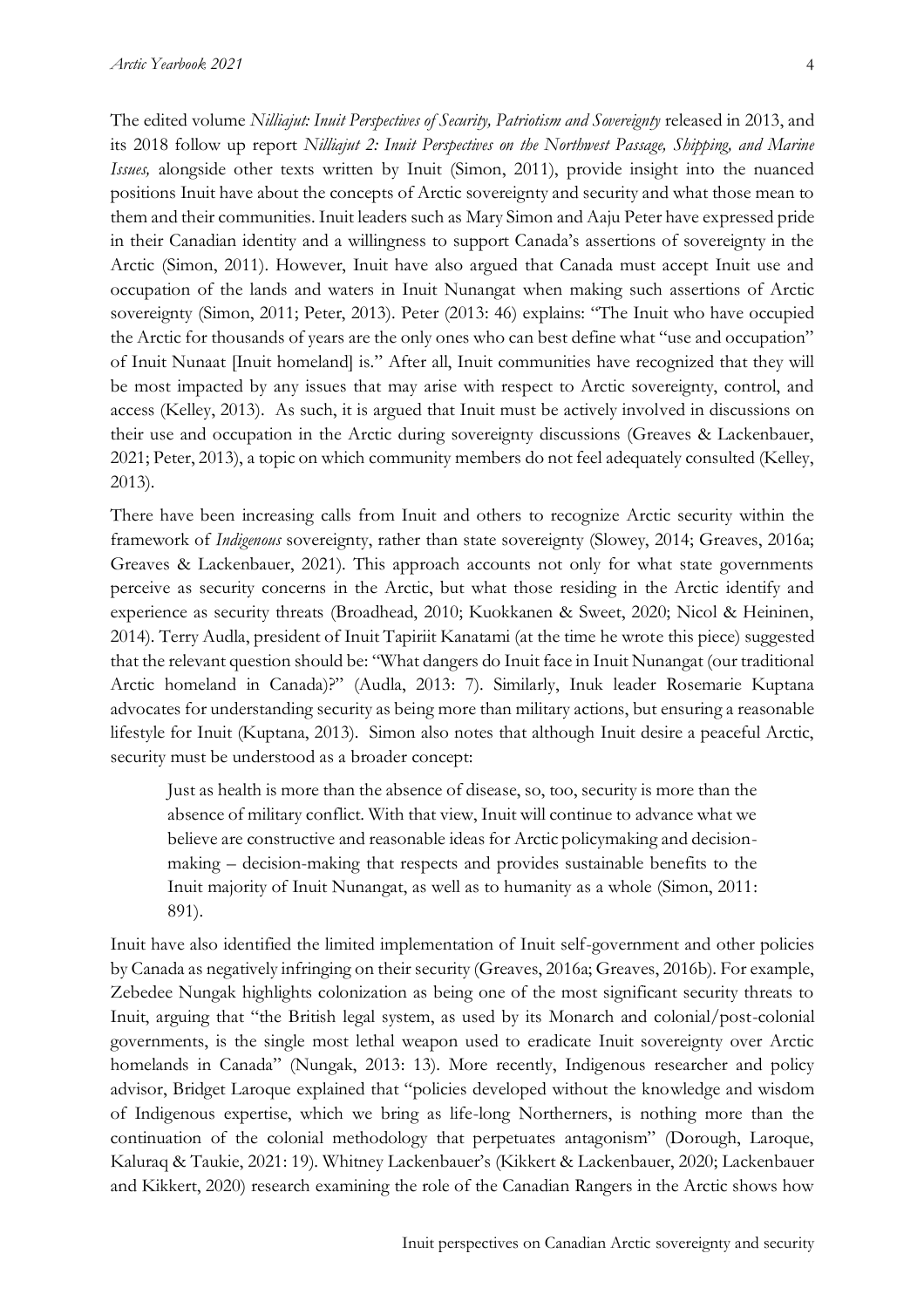the involvement of Inuit and other northerners in security and sovereignty activities can help to empower Inuit to "protect their lands and their rights in the spirit of self-determination" (Lackenbauer & Kikkert, 2020: 16). Hoogensen explains that "a critical human security perspective in the Arctic demands that a security analysis include bottom-up, lived experiences of insecurity that have been missed or ignored by state-centered perspectives" (Hoogensen, 2021: 209). In the context of Indigenous sovereignty, this would mean examining the experiences of insecurity of Indigenous peoples living in the Arctic, with consideration of Indigenous rights and selfdetermination.

Discussions of sovereignty and security in the Arctic have therefore evolved over the past few decades from a focus on state sovereignty as a means to Arctic security, to the de-coupling of sovereignty and security. This enables the integration of other dimensions to security such as human, environmental, and economic security concerns, to the re-introduction of the connection between Arctic security and sovereignty, but with a focus on Indigenous sovereignty, rather than that of the state. This shift is also reflected in Government of Canada policy approaches to Arctic security and Inuit sovereignty. The focus of the 2019 Arctic and Northern Policy Framework (ANPF) is to create "a shared vision of the future where northern and Arctic people are thriving, strong, and safe." (Government of Canada, 2019a: para. 4). The framework was co-developed amongst federal, territorial, and provincial governments, northerners, and Indigenous governments and organizations (Kikkert & Lackenbauer, 2019). Government and Indigenous leaders worked together through the Inuit-Crown Partnership Committee for the development of an Inuit Nunangat chapter to guide how the framework would be implemented in Inuit Nunangat in a manner that ensures that the framework "respects Inuit rights and that an Inuit Nunangat approach is utilized in the development and implementation of federal policies and programs that are intended to benefit Inuit, creating efficiencies that in turn benefit all Canadians" (Government of Canada, 2019a: para. 9). Similarly, the 2016 Ocean Protection Plan outlines the creation of policies that support the Canadian Arctic marine environment and the communities who live there (Transport Canada, n.d.). This provides some optimism that Inuit will continue to become more involved in policy decision making regarding security and sovereignty around shipping in the Canadian Arctic. However, while the 'Safety, Security, and Defence' chapter of the ANPF does include mentions of increasing "…participation of Northern and Indigenous communities in the maritime management regime" (Government of Canada, 2019b: para. 44), and it also addresses the possible impacts of shipping to northern and Arctic communities, it does not make explicit reference to Inuit conceptions of security, Inuit sovereignty, or Inuit Land Claims Agreements (Government of Canada, 2019b). In order to move forward in discussions about Arctic security and sovereignty, specifically in relation to increased shipping in the Canadian Arctic, Inuit perspectives such as those shared in this paper need to be at the forefront. In this paper, we describe perspectives of knowledge holders from 14 communities throughout Inuit Nunangat regarding how Inuit security and sovereignty are impacted by Arctic shipping and may continue to be, into the future.

## **Methods**

## **Study area**

Members of 14 communities in three settled land claim regions in the Canadian Arctic participated in the Arctic Corridors and Northern Voices (ACNV) project including six from the Inuvialuit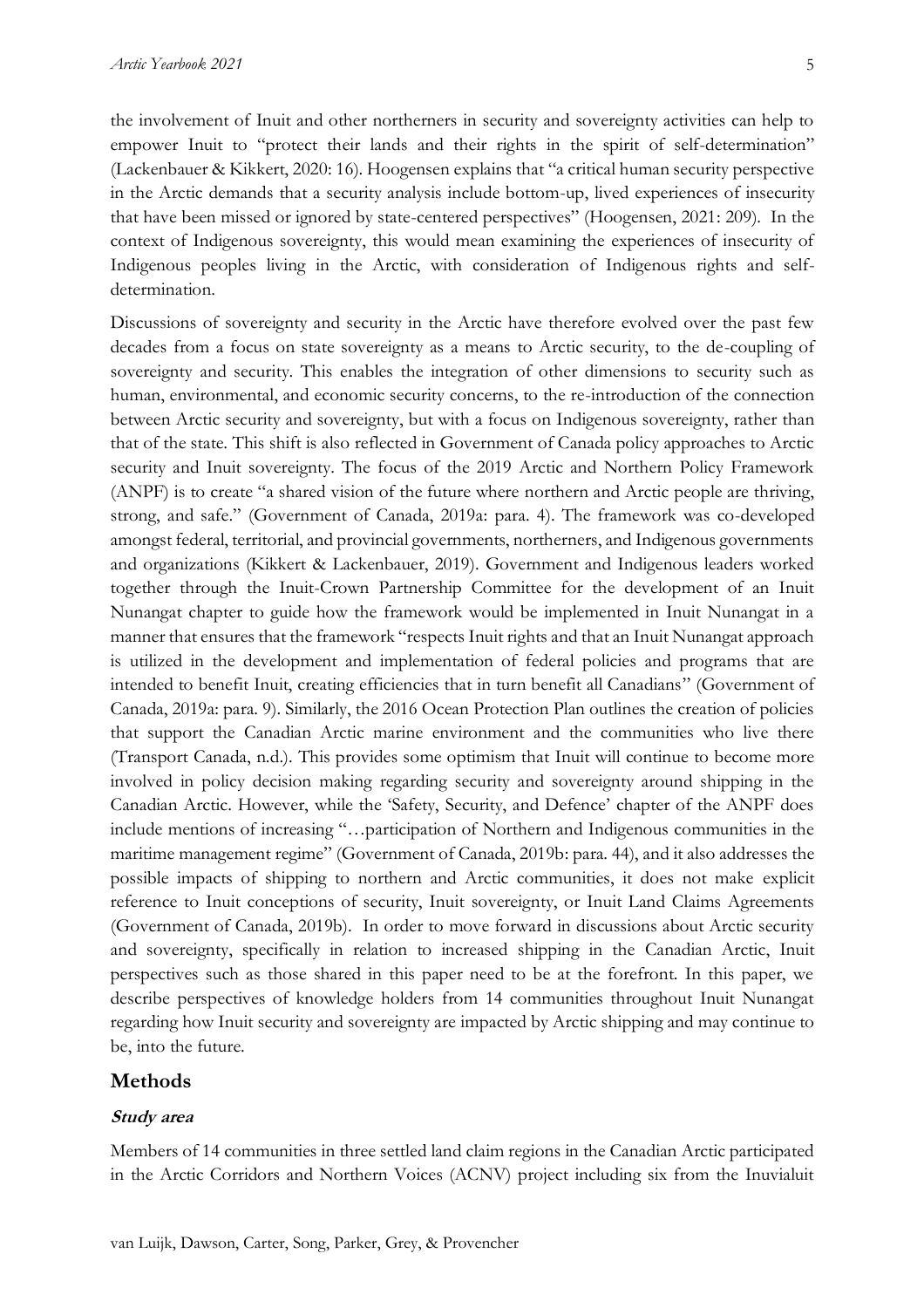Settlement Region (ISR); Aklavik, Inuvik, Paulatuk, Sachs Harbour, Tuktoyaktuk, and Ulukhaktok; seven from Nunavut: Arviat, Cambridge Bay, Coral Harbour, Gjoa Haven, Iqaluit, Pond Inlet, and Resolute; and one from Nunavik (Northern Quebec): Salluit (See Figure 1). Communities involved in this study were purposely selected based on known concerns about marine vessel traffic impacts on community livelihoods (see Stewart et al. 2015; Dawson et al. 2017; 2018), and in consideration of existing research networks and collaborative relationships. Climate change has meant that the number of kilometers travelled by ships in their areas have increased in all but one of these communities since 1990 (Dawson et al., 2018) and that future growth is expected (Bennett et al. 2020; Mudryk et al., 2021). These include container ships, tankers, general cargo, bulk carriers, government icebreakers, tug and barge, fishing vessels, oil and gas exploration vessels, pleasure craft and cruise ships (Dawson et al., 2018; Pizzolato et al., 2014).

Figure 1. Settled Land Claim regions and Arctic Corridors and Northern Voices research project participating communities



Source: Dawson et al., 2020b

## **Study approach and methodology**

This study was part of the broader Arctic Corridors and Northern Voices project which combined community-based research techniques with participatory mapping approaches to develop the methodology for the project. This involved conducting community workshops and individual interviews in each of the 14 participant communities. See Carter et al. (2019) and Dawson et al. (2020b) for additional details on the methodological approach. The community workshops and interviews were audio recorded and transcribed. These transcriptions were then analyzed using an inductive-deductive coding approach (Patton, 2002). The focus of the conversations was about knowledge holder perspectives of the Government of Canada established Low Impact Shipping Corridors (LISC), where they shared their experiences with shipping traffic, the current and potential impacts of shipping traffic, and recommendations to minimize the impacts of shipping traffic into the future. During these conversations there was opportunity for unprompted discussions to develop and many of the findings presented in this paper came from these discussions. These discussions did not focus on the concepts of security or sovereignty, rather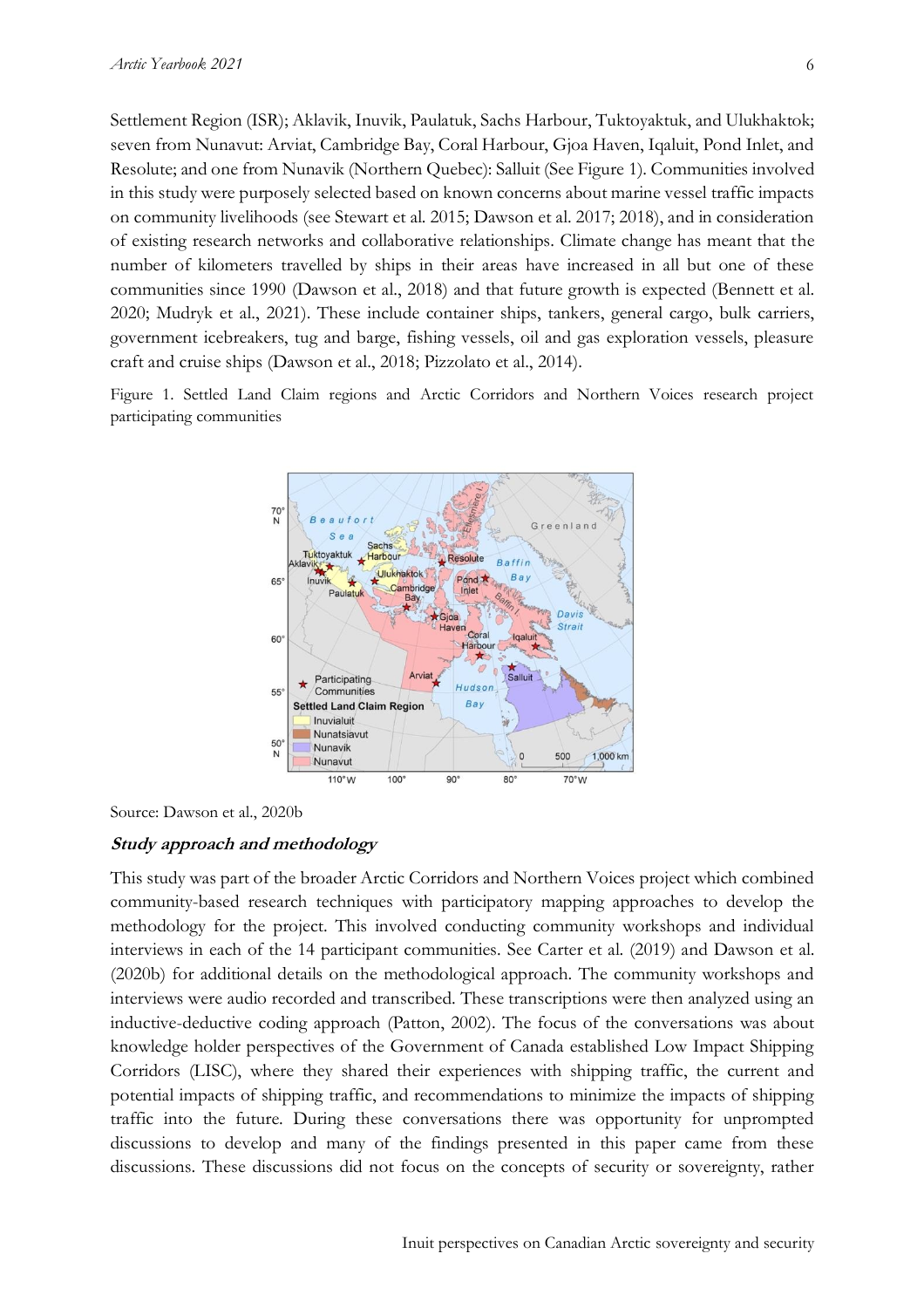knowledge holders were encouraged to share their perspectives on impacts of shipping traffic more broadly. As the researchers, we have grouped these discussions under themes related to issues of security and sovereignty. While the selection of coastal communities and shipping-based questions meant that knowledge holders would likely frame their concerns around shipping impacts, here we analyzed their responses to determine not just *what* communities were concerned about, but *why*  (the reasons for the concerns), and *who* (who would be impacted by these concerns). In this way, the responses from knowledge holders were linked back to broader discourse about Arctic sovereignty and security. It is important to note here that knowledge holders also reflected on the opportunities and benefits related to shipping for their communities, in particular their reliance upon annual resupply ships, but here we focus on the concerns raised in regards to this topic.

The methodology used for a particular analysis influences how security concerns are identified. Greaves (2016b: 464) points out that the academic tendency to privilege settler perspectives – in particular, the state's – over sub-altern actors such as Indigenous peoples can contribute to "the (re)production of Indigenous non-dominance [and] the erasure and denial of Indigenous histories, epistemologies, and interests". Nicol and Heininen (2014: 84) similarly suggest:

One of the greatest unacknowledged threats to the Arctic region, besides the race for natural resources as a result of climate change, may be the continuing way in which competitive southern geopolitical and geo-economic discourses concerning northern development serve to effectively 're-colonise' the north and remarginalise its peoples. These discourses dig the hole deeper by ignoring their voice, their interests, and their expertise in shaping their own future; instead promoting a competitive paradigm cultivated by media and domestic political agenda.

The goal of this study has been to build on previous work that has utilized methodologies that provide empirical data collected directly from Inuit community members residing in the Arctic (Kikkert & Lackenbauer, 2020; Lackenbauer & Kikkert, 2020; Slowey, 2014).

## **Positionality statement**

All authors are settler, southern-based scientists or staff at non-governmental organizations (at the time the research was conducted). We strived to maintain knowledge holder voices, and example quotes from knowledge holders are provided as context throughout.

# **Results and discussion**

Knowledge holders are concerned about increased shipping traffic because of the impact it is having, and could continue to have, on their livelihoods and communities. A knowledge holder from Sachs Harbour explained:

I'm just scared as hell about the traffic that's going to go through there. I don't know how it's going to happen but I know it's going to change our lives for sure. Change our lives big time.

Knowledge holders shared concerns about not knowing how they would continue to be able to engage in important activities integral to their livelihoods with all the risks that shipping poses to the Canadian Arctic, revealing that their concerns were rooted in security threats to their livelihood and way of life. For example, knowledge holders expressed concerns that ship traffic and pollution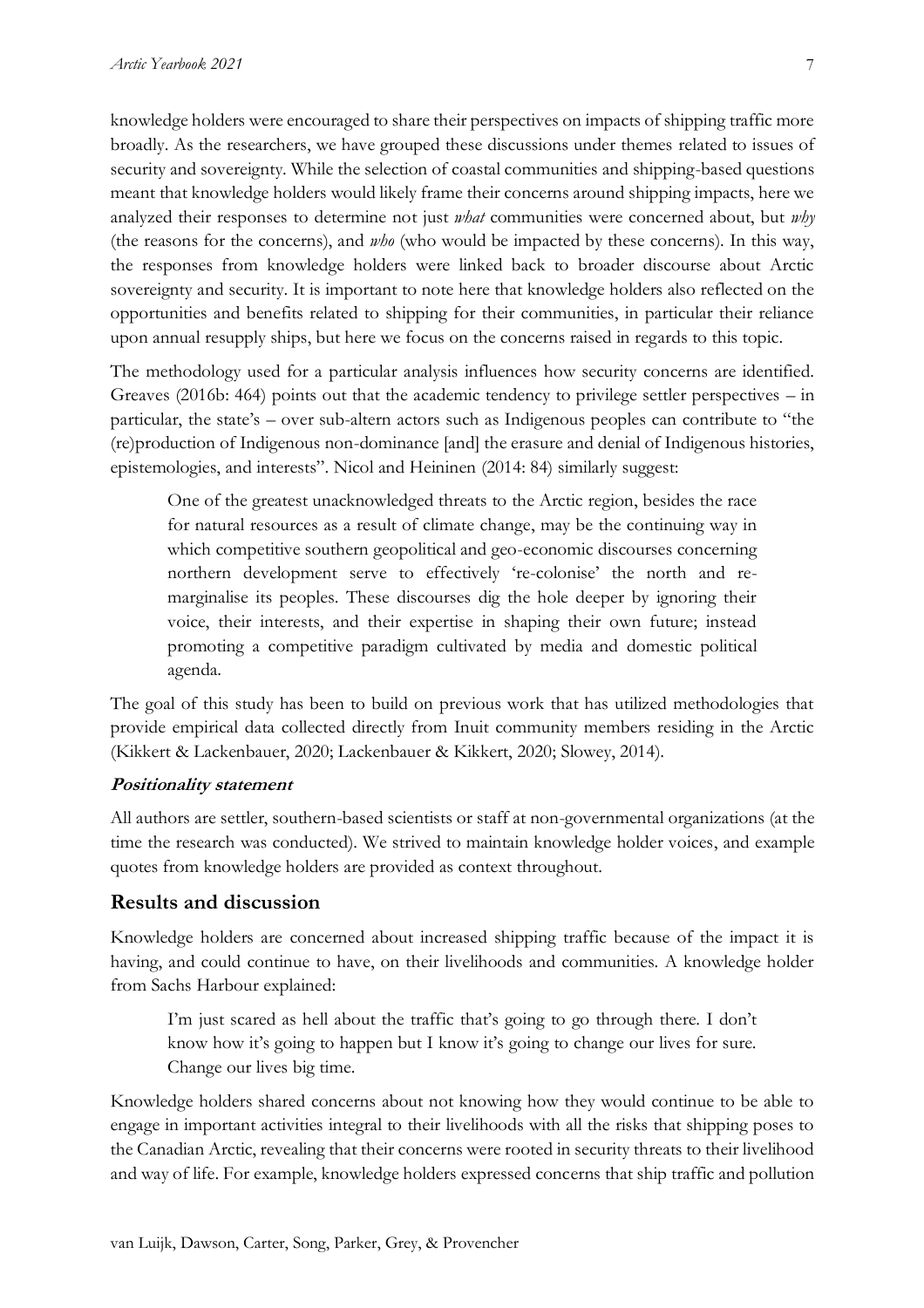or shipping-related accidents could negatively affect wildlife, and hunting and harvesting activities. These concerns about security were also intimately linked to a sense of Inuit sovereignty, as knowledge holders identified as concerns a lack of knowledge and/or a lack of control over what they were observing and experiencing in their own homeland as part of climate change and increased vessel traffic, specifically increased *international* vessel traffic. Knowledge holders were very aware and concerned about the international disagreements regarding the status of the Northwest Passage as Canada's internal waters. However, their concerns were rooted in how such disagreement would impact their way of life – their Inuit sovereignty – rather than state-focused security concerns such as how it would affect the Canadian government's sovereignty. Knowledge holders also expressed concerns about their lack of agency over these potential unknowns: perceptions were shared that if something were to happen in terms of shipping in the Arctic – for example, a shipping-related accident or even an increase in ship traffic – Inuit could not do anything to stop it from happening. As such, while some discussions such as the one described above did overlap with concerns of state (Government of Canada) sovereignty, such discussions focused more on how such concerns would impact Inuit in their homelands, rather than Canada as a state. The findings of this paper reiterate the ways in which Inuit sovereignty differs from state sovereignty, even in circumstances when the goals align.

Our findings have revealed three overarching themes relating to lack of shared information about shipping traffic: 1) "'Unknowns' of shipping traffic; a related lack of agency over the shipping traffic and marine areas"; 2) "Lack of Inuit agency over shipping traffic and marine areas in their region" and the resulting impacts on Indigenous sovereignty in the Arctic; and 3) "Concerns in the context of Inuit agency and sovereignty".

#### **'Unknowns' of shipping traffic**

There was broad consensus that residents of participant communities did not feel that they had enough knowledge or available information about who is travelling through the Canadian Arctic and why. A knowledge holder from Gjoa Haven explained:

Some of them [sail boats], we're afraid of them because we don't know where they are coming from. We don't have any notification about these little sail boats or what not. And most of our Elders always wonder where they came from and what are they doing here?

A knowledge holder from Salluit expressed her feelings about 'unknown' ships:

We had no idea that they [ships] were there. Or what they [the ships] were doing there but they were parked right inside Deception Bay. And there's no way for us to police it. Are they pirates of the sea? Are they just passing through and getting a safe shelter out of the wind? We have no idea. The increase in traffic is something to be concerned with and because we don't know where they are coming from or going to. It seems that all we can do is watch to be quite honest.

These findings reflect comments made by Inuk leader Nancy Karetak-Lindell (2018) in Inuit Tapiriit Kanatami's report *Nilliajut 2: Inuit perspectives on the Northwest Passage, Shipping, and Marine Issues.* Karetak-Lindell (2018: 30) expressed that:

A sense of security is strong when we [Inuit and Northerners] know who is coming, from where, and their purpose. But our sense of security and control is eroding because not only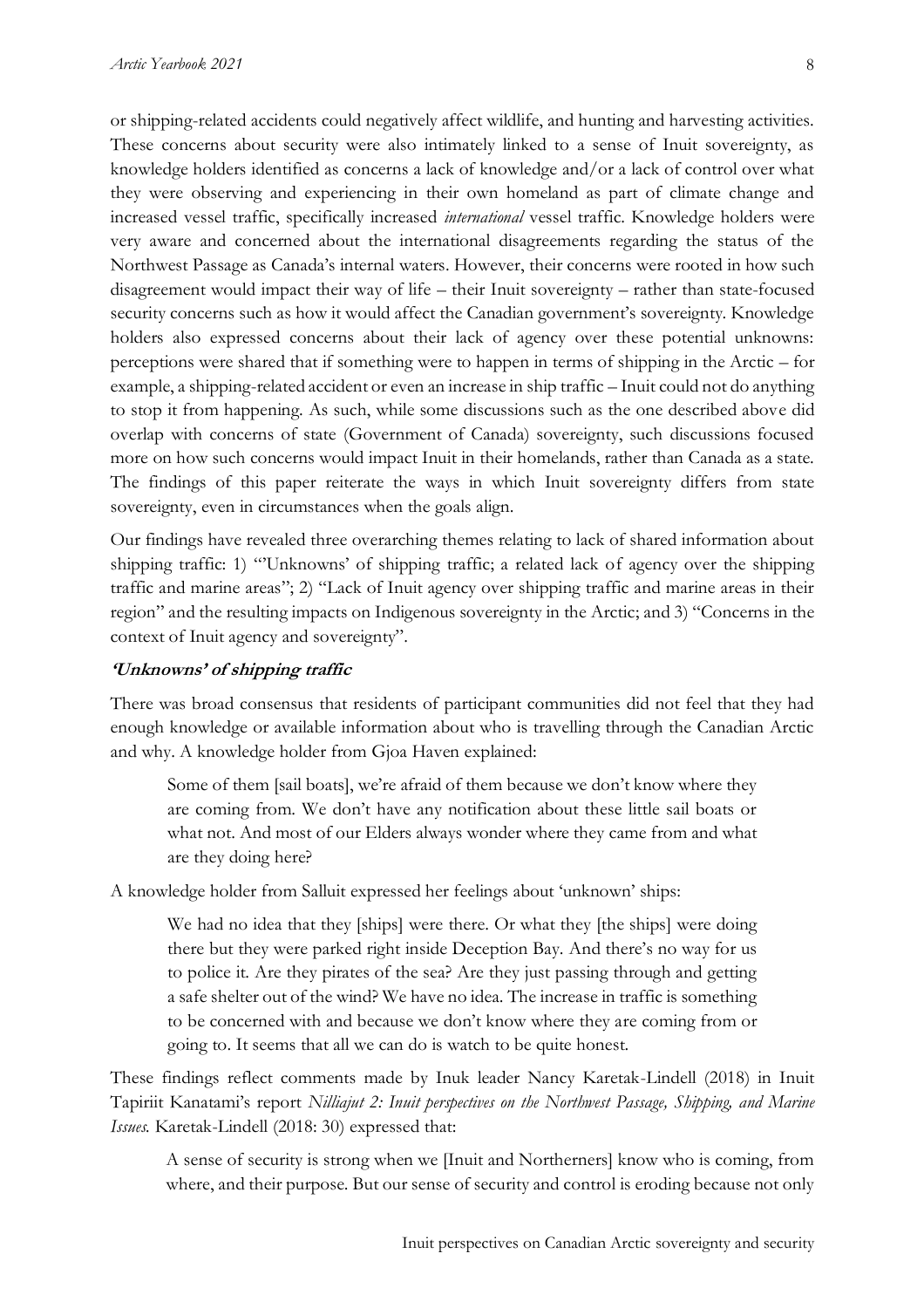are we facing increased Canadian [marine] traffic, but also foreign [marine] traffic coming through. We no longer have confidence that we know who is travelling through our waters and lands or why.

This is a perspective that continues to be expressed in the responses of the knowledge holders who participated in this project. However, it is important to explore *why* this lack of shared information about shipping traffic was a concern for knowledge holders. Knowledge holders expressed that their worries about these unknown ships traveling through Inuit Nunangat were often related to their lack of agency over the activities of vessel traffic in their regions.

## **Lack of Inuit agency over shipping traffic and marine areas in their region**

In these remote communities, some knowledge holders experience these unknown 'visitors' as an intrusion and describe feeling a 'lack of control' over whether and how these activities occur. One knowledge holder in Gjoa Haven explained:

They [people in unknown marine vessels] just come as they please and go wherever they please. And the certain areas where they go, you kind of wish they wouldn't go there; I wish they would ask first. Then they just go there and to always have something like that go around that area, like a ship, if a ship comes around there it's kind of like, I don't know how to say it… it's so… you get so offended even though maybe they don't mean to. But it's very hurtful.

This statement suggests that knowledge holders are not simply concerned about knowing *who* are on board marine vessels and *what* they are doing, but are also concerned that marine vessels are travelling through Inuit Nunangat without first asking for permission. In other words, Inuit have expressed not only a lack of shared information about shipping traffic in their region, but a lack of agency over the shipping activities that happen near their communities or harvesting areas that have direct impacts on their way of life.

Knowledge holders indicated security concerns about international presence in the Canadian Arctic. A knowledge holder in Paulatuk recalled the transit of the SS Manhattan, a US oil tanker that became the first commercial ship to cross the Northwest Passage in 1969. This voyage generated many conversations about the sovereignty of the Northwest Passage as the Canadian Government had not been asked permission prior to the transit (Byers & Lalonde, 2009).

You remember the SS Manhattan that came through the Northwest Passage, 35- 40 years ago at least. Think about how big the SS Manhattan was, unregulated, unmitigated and it was a tanker…I guess their way around it was that it was international waters. Like I mentioned before, the Canadians have different views from what the Americans think about international waters.

Other knowledge holders also confirmed concerns about the pressures of increasing interests for foreign shipping traffic to travel through Inuit homeland, either as a trading shortcut or specifically to extract resources from the Arctic environment through fishing, mining, or oil extraction. A knowledge holder in Gjoa Haven explained:

Remember I had mentioned that China is building a giant icebreaker ship. I mean that could come into play in the near future too. Because right now aren't they fighting over the Arctic, where everyone's allowed to fish and this and that? And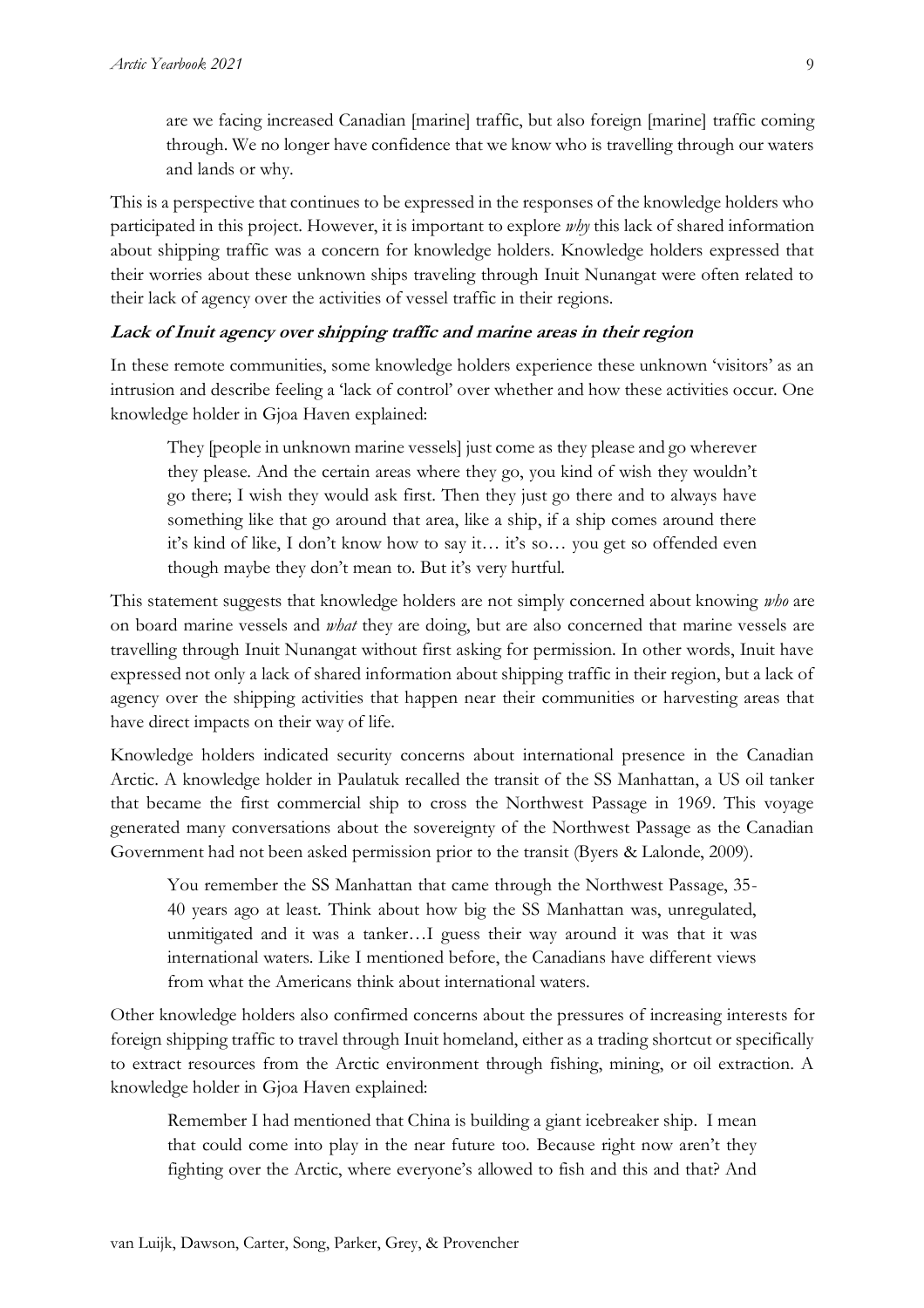then the U.S. declaring the Northwest Passage as international waters. So, security is a big issue, I guess. Future security.

Although these issues of increasing foreign interests in the Canadian Arctic can be seen as being aligned with state interests and state sovereignty, it is important to note that knowledge holders in these communities focused on how such international interests were impacting and could impact Inuit communities. Such issues were at times discussed with an implication that Inuit did not have the power to adequately respond to such foreign interests. For example, a knowledge holder from Gjoa Haven shared their perspective about the international interest in resource extraction in the Canadian Arctic:

That's another field all in itself - oil exploration. *That's something that we're not going to be able to stop too*. Mining. Oil exploration. That's exactly why the United States is saying this is international water[s]. That's what they want, right? - the oil. [emphasis added.]

Another knowledge holder in Gjoa Haven recalled an experience where a yacht travelling from Norway arrived at their community unannounced, with concerns about its impact on the community:

You have to be careful. Some of these guys [passengers of unknown marine vessels] can take away your kids. We've had these Berserkers…Norwegian Hells Angel type sailors came through Gjoa Haven and they were looking for alcohol, drugs… they asked young women to come on the boat with them.

This incident was detailed in a newspaper article with respect to a group that called themselves the 'Norwegian Vikings' and were subsequently ordered to be deported by the Canada Border Services Agency after they arrived in Cambridge Bay in 2007 (Curry, 2007). One of the sailors argued in a deportation hearing that they did not feel the need to let Canadian officials know about their plans to travel through the Northwest Passage as they believed those were international waters (Curry, 2007). This incident further exemplifies concerns that knowledge holders shared, not only relating to a lack of information about who is traveling through Canadian Arctic waters and the intentions of these unknown vessels, but also how international border disputes affect Inuit directly.

For other knowledge holders, these pressures also included international military actions in the Canadian Arctic. Knowledge holders from four participating communities shared accounts about seeing submarines travelling throughout Inuit Nunangat 30 to 40 years ago. This reflects a widely held belief that Russian and American submarines may have travelled through the Canadian Arctic during the Cold War era (Byers, 2010). See Huebert (2011) for more details about the actions of foreign submarines in the Canadian Arctic. While these instances are shrouded with such secrecy that these accounts have never been confirmed by state governments, what is clear is that Inuit experiences during the Cold War era continue to be reflected in the concerns some of the knowledge holders shared about the Canadian Arctic today, specifically in relation to questioning the intentions and activities of unknown foreign ships. Knowledge holders in Ulukhaktok described an incident where a yacht from Hong Kong docked in their bay – where community members have their fishing nets – without prior permission from the community. One knowledge holder explained: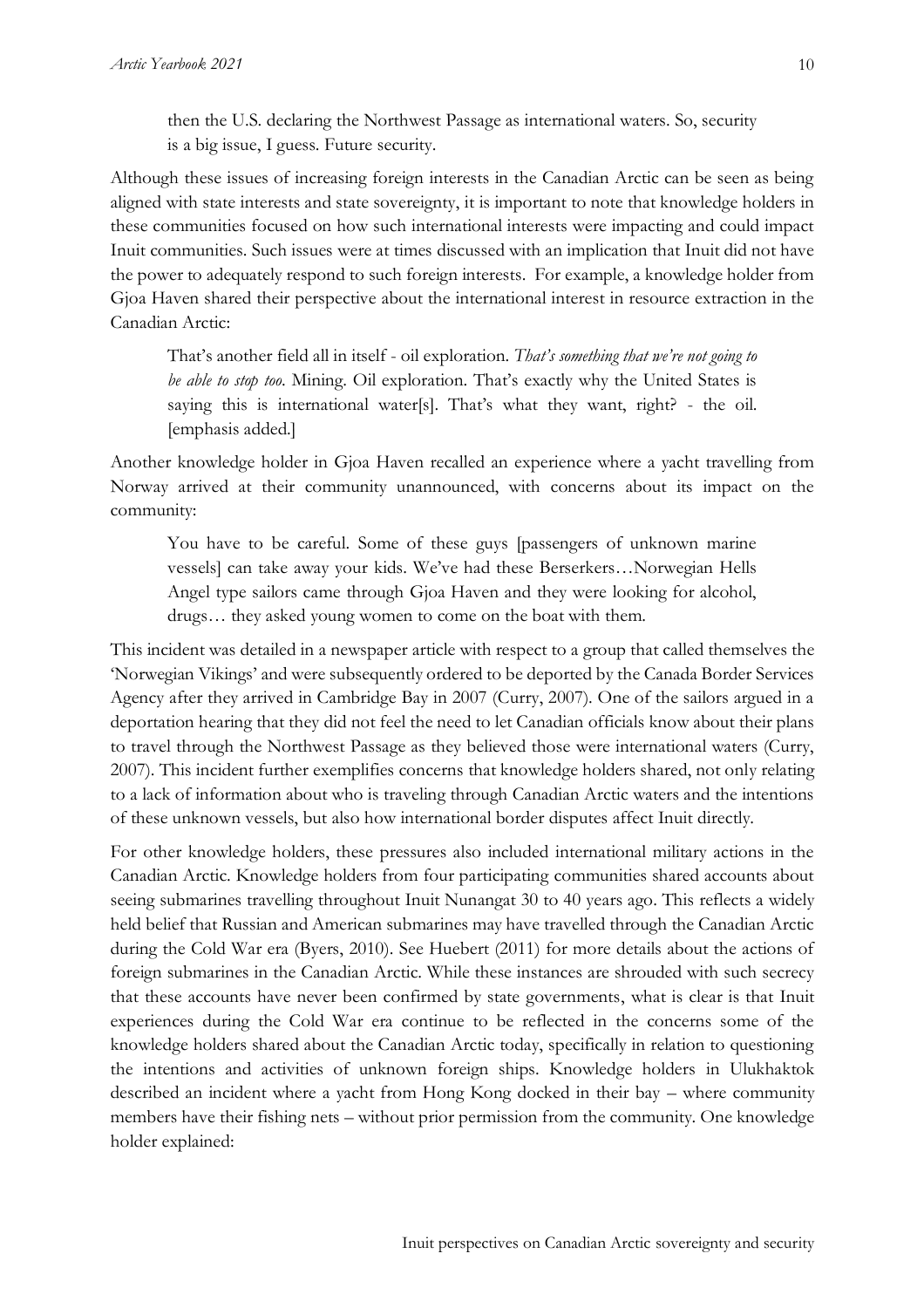You're not going to see any of us boating in Hong Kong and going into their bay and then come back. Just stuff like that, they said it probably wouldn't really affect the fish or the seals or whatever but it's like, what are they disposing of that we don't know? They could drop old dead batteries [in the water] for all we know.

Knowledge holders were likely talking about a sailor from Hong Kong who had travelled the Northwest Passage via sailboat in 2016. A newspaper article states that this sailor did inform Canadian authorities of his intentions to travel in this area, however, it is unclear whether he contacted communities prior to arrival (Brend, 2016). This is an important distinction to make, as per knowledge holder responses, communities often lack information about the intentions of 'visitors' particularly those who travel in smaller passenger vessels or pleasure craft, even if the activities of these visitors can have significant impacts on these communities, such as hunting and harvesting. Most recently, Inuit marine monitors of Cambridge Bay observed a yacht captained by a New Zealander travelling through the Canadian Arctic in August 2020. This occurred during the Covid-19 pandemic when the Government of Canada had banned all cruise ships and most pleasure craft<sup>1</sup> from Canadian Arctic waters in a bid to "reduce the risk of COVID-19 transmission in remote and vulnerable Arctic communities" (George, 2020: para 5). Inuit marine monitors notified Transport Canada of this vessel and Transport Canada had directed the vessel "to depart Canadian waters and not make landfall." Despite these requests, the sailor continued to travel through the Northwest passage and responded that: "Canada has no legal right to apply Canadian law to a foreigner in [an] international waterway" (George, 2020).

These findings reflect the perspectives of community members in Kinngait as shared in the work by Karen Kelley (2013) in the first *Nilliajut* volume. These community members felt it was unclear who was responsible for regulating shipping in Arctic waters and therefore expressed concerns about the Arctic as an international waterway used by ships for whatever purpose they please, and potentially resulting in foreign operators developing a sense of ownership over that water (Kelley, 2013). The perspectives shared by Inuit community members of Kinngait and by knowledge holders in this project suggest a disconnect between state level decision-making and what is experienced by and communicated to Canadian Arctic coastal communities who would be affected by such issues, indicating a lack of Inuit involvement.

## **Concerns in the context of Inuit agency and sovereignty**

Knowledge holders in our project also raised concerns about the lack of agency over regulations, and lack of enforcement over the regulations that do exist. They explained that while some regulations exist, no adequate monitoring (nor enforcement) system exists that ensures vessels abide by regulations. One knowledge holder in Sachs Harbour explained: "We have to develop our own standards, I think. But again, who's going to enforce it? Where are the resources? Where are those [resources] going to come from? Where's our infrastructure to get to the ships?"

Concerns about a lack of enforcement over activities within Canada's jurisdiction in Arctic waters aligns with state sovereignty concerns with respect to Arctic security. However, it is important to note the distinction that knowledge holders were less overtly concerned with state sovereignty interests (such as the rule of law and respecting state jurisdictions), and were more concerned about how this lack of enforcement could impact their communities and their way of life. This focus in turn can be seen as impacting Inuit goals of sovereignty. For example, one knowledge holder in Cambridge Bay expressed: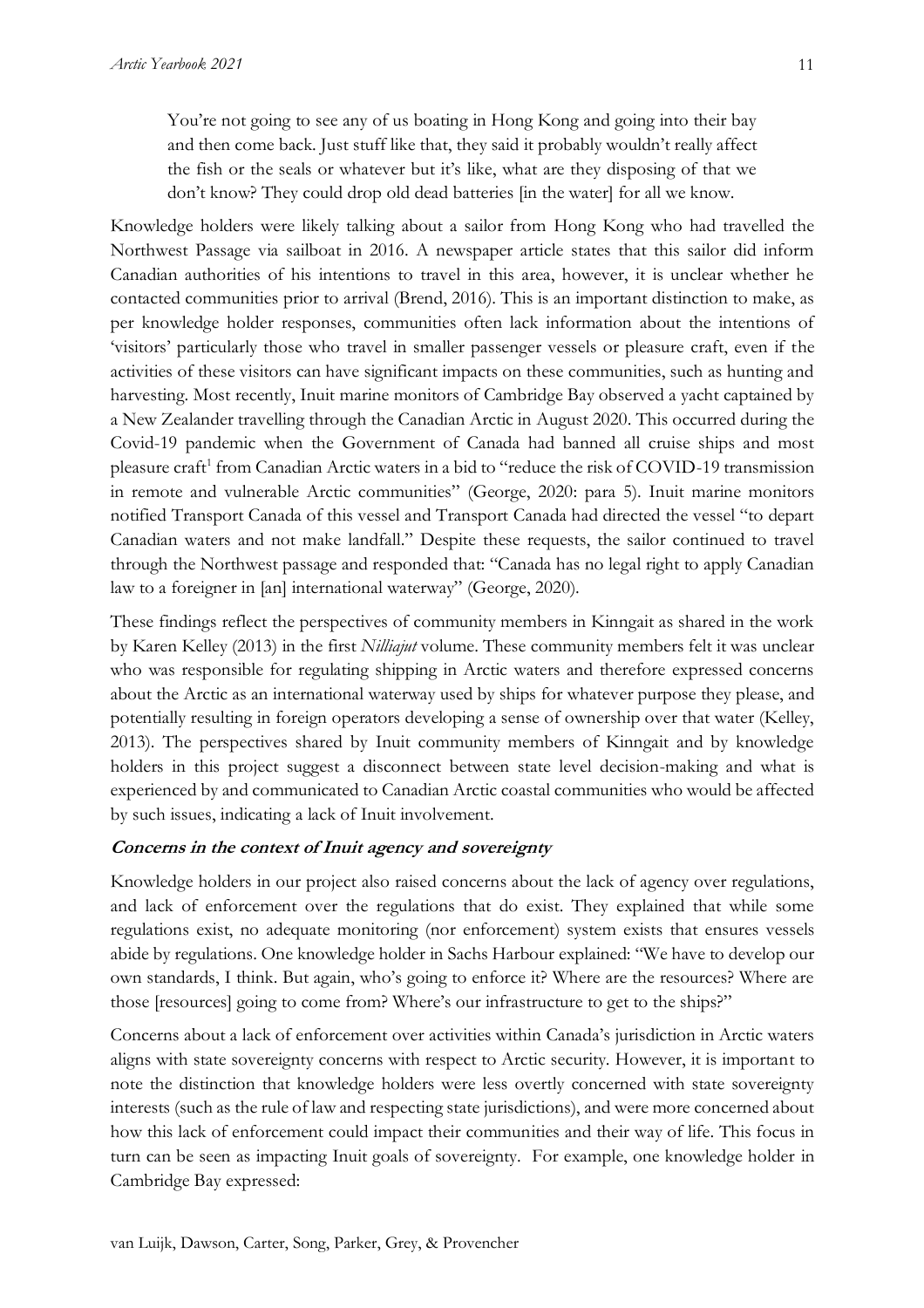I think we have to look at future considerations that are in talks right now. Let's say the Bathurst Inlet port and also the Grays Bay, so these will be under construction very soon but we need to look at the effects that these will be [having] because supply ships and oil, gas, ships will be coming through…I've been [in] these hearings many times and there are a lot of questions that they need to answer to the Inuit of Bay Chimo, Bathurst [Inlet] and also Cambridge Bay so we have to look at the proposed projects for the future because they will be carrying oil and gas, supply ships, you know…We need to start looking at these ports so that we have something in place *for our people in the future* (emphasis added).

For this knowledge holder, the potential increase in shipping traffic in the Canadian Arctic is important to consider, not because of the implications to the Canadian state, but because of the impacts on the communities in the region.

Although Inuit have made clear their aspirations for self-determination and sovereignty through various venues such as Land Claims Agreements (e.g. Nunavut Agreement, Inuvialuit Final Agreement; Nunavik Inuit Land Claims Agreement), these security concerns about marine shipping traffic could have a direct impact on their ability to achieve their goals of selfdetermination and sovereignty, particularly if they do not feel that they have adequate information about or control over such activities happening in their area. Knowledge holders expressed concern that Inuit currently had little power over what happens in marine areas. An Inuvik knowledge holder shared: "On land we've got lots of power but on water we're fighting against any obstacle that comes our way. We need to get that legislation there...I mean *it is our land* [in reference to marine areas]" (emphasis added).

Some knowledge holders noted that their Land Claims Agreement does not ensure their rights over the marine environment; only over land. A knowledge holder from Tuktoyaktuk expressed:

I think we have through the ISR [Inuvialuit Settlement Region] no more rights. Every creek, if it's a navigable waterway, you [marine vessels and their occupants] automatically get 100 foot from the waterway on the shore that you [Inuit] can't do anything anyway even if it's under the ISR. Even on our private lands the waterway is just for everyone. It's for the whole world.

This comment suggests discomfort from some knowledge holders about this arrangement set out in the Inuvialuit Final Agreement, which they perceived as leaving them with inadequate control over activities happening in their area. The Inuvialuit Final Agreement provides Inuit with a right of access on Inuvialuit lands "to the extent of 100 feet of land from the edge of the water of the sea coast and navigable rivers and navigable lakes that can be entered from such rivers" (Inuvialuit Final Agreement, 2005, Article 7(14)). The public may access unoccupied Inuvialuit land without prior notice for a number of reasons, including for recreational use that is casual and individual in nature, so long as there is no "significant" damage or mischief committed on the lands, or "significant" interference with Inuvialuit use of the lands (Inuvialuit Final Agreement, 2005, Article 7(14) and (15)).

When discussing the activities of marine research vessels, one knowledge holder from Sachs Harbour described that Inuit were perceived as 'second-class citizens':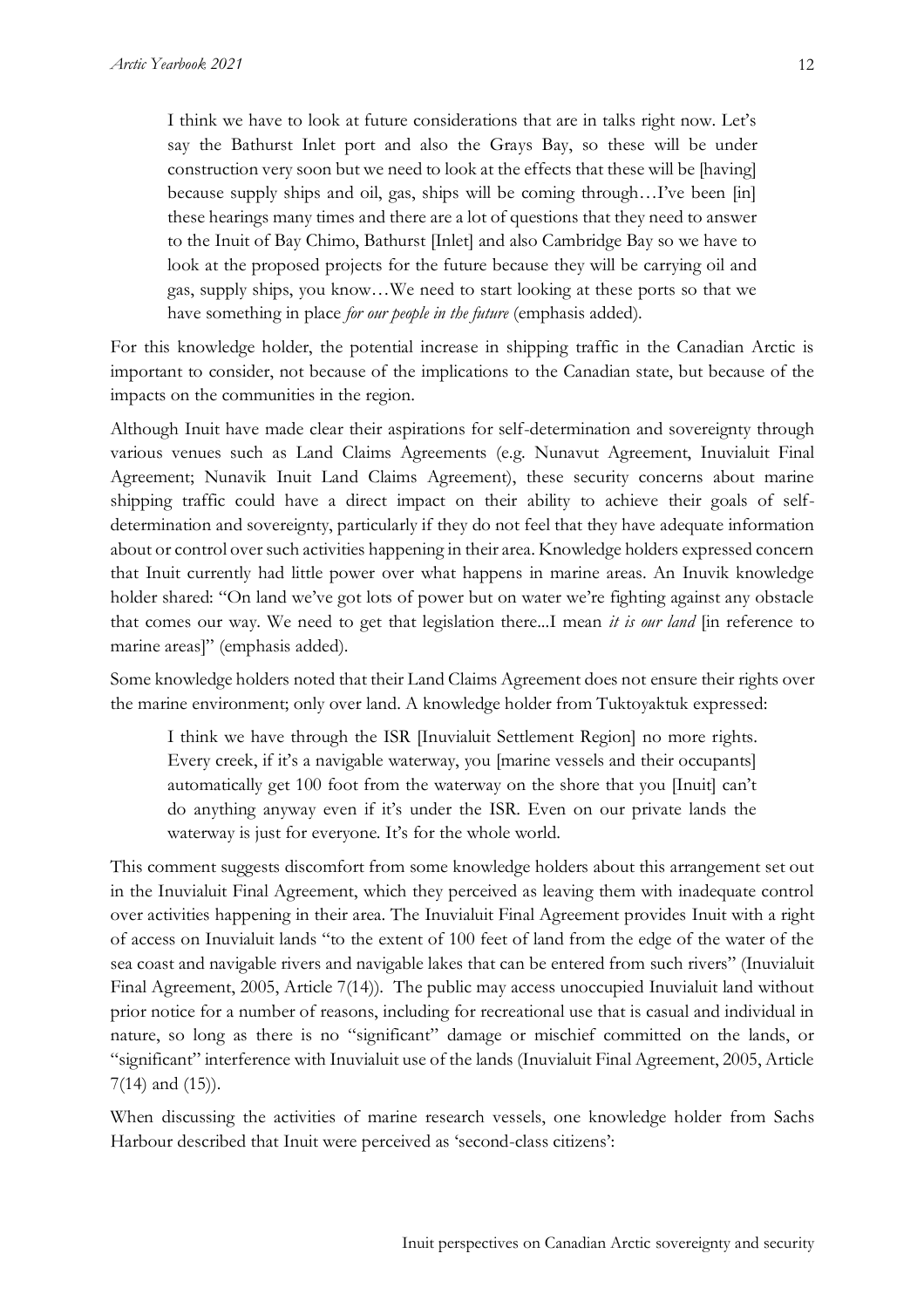[Research vessels] always say they're going to stay away from local hunters but they don't care, because their scientific [research] trumps our natural way of living…Because you know to them, we're second-class citizens. I mean their research is more important than our livelihood and our well-being which shouldn't be the case.

This sense of lack of power and a perceived lack of recognition of Inuit sovereignty was shared by a knowledge holder from Salluit, their response to the question about what areas they would like ships to avoid:

Like I say, there is not much we can do. Our voices are too small. It's not like we can get the media up here with cameras and everything you know. They [ship operators] will say it's too expensive…native people are treated differently, very much... I got nothing against whites or any color but when it comes to this, it's like Inuit, Indians we're put under [down]…we see that, we're not stupid.

A knowledge holder from Gjoa Haven shared their experiences of not being listened to when recommending where marine vessels should or should not travel:

Even when we raised the concern of don't go that way [through Peel Sound], the government does not listen to us, that's one of our most important areas between Resolute and Gjoa Haven for the whales and bears and…We have raised this issue in the past but it has fallen on deaf ears. But at the same time, we do not want them to increase their shipping route for the cost issue and that [cost of community resupply that arrives on sealift vessels]. That's why we've never…we just want to put it on record that it's a fact that we want heard but probably nothing will happen, but we just want to make them aware of this issue where Peel Sound normally should be out of bounds so to speak. But it's a cost issue that's why I guess you would say we tolerate it where actually we don't have a choice about where the ships go. We say they can't go by there, but they won't listen. They're going to go by there anyways. It's a short cut!

Inuk leader Rosemarie Kuptana derides the lack of effective and meaningful participation of Inuit in the framing of Arctic territorial disputes involving Canada, particularly with respect to the Northwest Passage, arguing that "The current discussion of arctic sovereignty and security lies in the realm of mythology and the exclusion of Inuit with regard to the Inuit Sea [e.g. Northwest Passage] discussions, both by Canada and players from abroad, is not only an immoral and shameful exercise of out-dated and discredited colonialism but also illegal in light of the contemporary developments in law" (Kuptana, 2013: 10). She notes how the United Nations Convention on the Law of the Sea (UNCLOS) ignores the way Inuit have occupied and used the sea as water and ice as part of their way of life. She also argues that the position articulated by the United States and European countries of the Northwest Passage as constituting international waters ignores Inuit rights to the Inuit sea, and reflect "earlier and discredited European colonial practices" (Kuptana, 2013: 11).

Other scholars have also called for recognizing Arctic security within the framework of Indigenous sovereignty (Slowey, 2014; Greaves, 2016a), by examining what Indigenous peoples residing in the Arctic perceive as security threats (Audla, 2013; Broadhead, 2010; Kuokkanen & Sweet, 2020; Nicol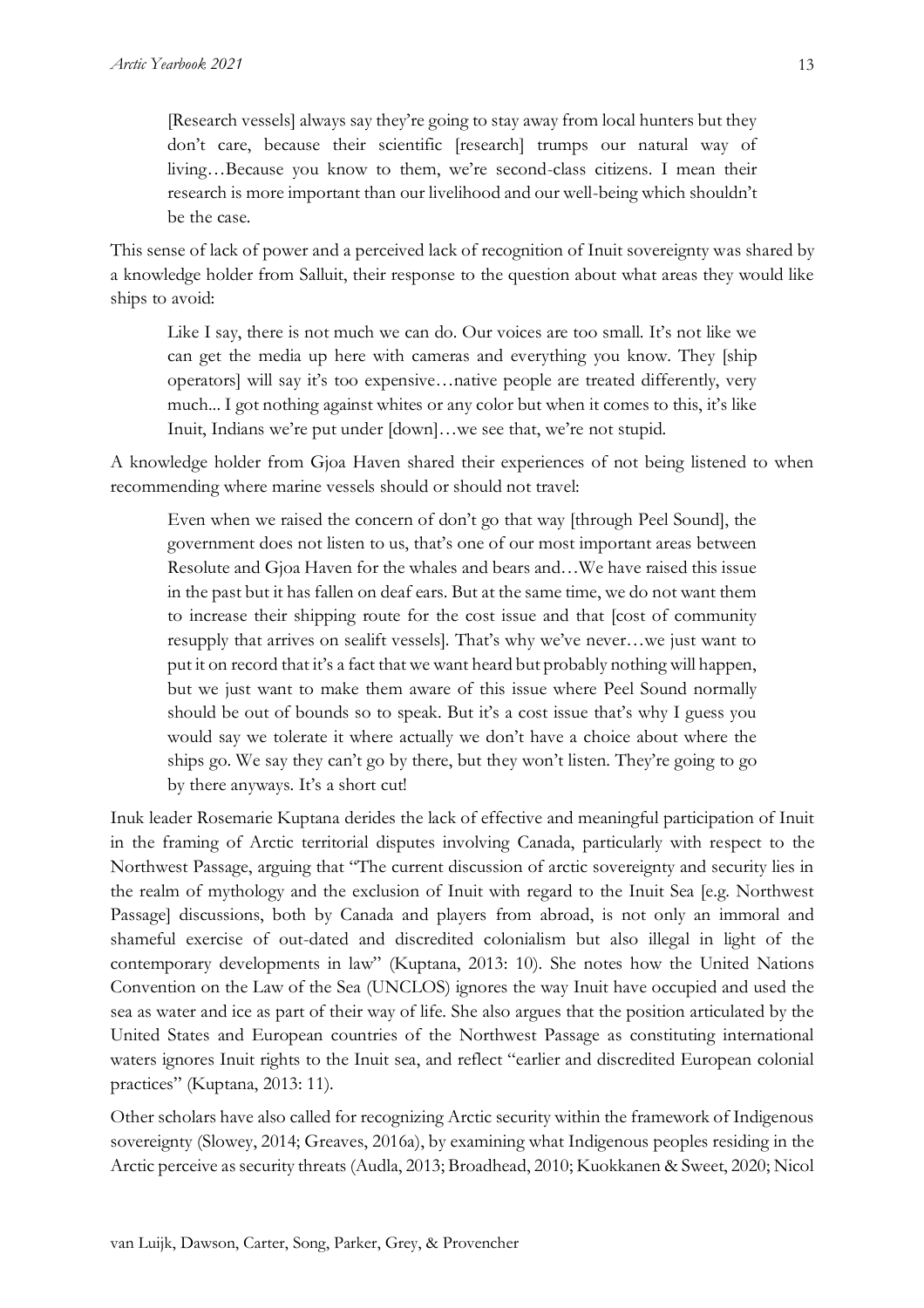& Heininen, 2014). Through this study, Inuit frustrations with the lack of information about the local marine vessel activities, and a lack of control and agency over these activities have emerged as security concerns that threaten Inuit sovereignty.

# **Conclusion**

Knowledge holders in the Canadian Arctic articulated security concerns, which included lack of information about marine shipping traffic in their areas, and lack of agency over these marine shipping activities. Some of these security concerns, such as increasing international interests in the Canadian Arctic and the disputed status of the Northwest Passage, have also been shared by security scholars who write about the way in which Arctic security is intertwined with state sovereignty (Huebert, 2011b; Sharp, 2011; Johnston 2012). The findings from this study builds on previous work and statements made by Inuit (Audla, 2013; Dorough et al, 2021; Karetak-Lindell, 2018; Kuptana, 2013) which shows that the knowledge holders in this study framed their security concerns in the context of *Inuit* sovereignty: how such security issues impact the well-being of Inuit communities, rather than simply the interests of the state.

Knowledge holders in these communities were concerned about not knowing which marine vessels were entering their territory because of how such actions could impact their communities' way of life, and to highlight how they did not have adequate agency over such activities, creating barriers to Inuit aspirations for self-determination and sovereignty. Inuit sovereignty is intertwined with feelings of security. These findings reinforce the need to continue to support Inuit sovereignty over marine areas. In the first *Nillajuit* volume Kuptana (2013: 12) argued: "The rest of the world, if it has the courage to look beyond its colonial mentality, must know and recognize that jurisdiction over the Inuit Sea continues to lie with the Inuit who have been the stewards of the Arctic for a very long time".

While there may appear to be surface-level commonalities between what a state-centered analysis and an Indigenous-centered analysis may consider to be a security concern, the question of *why* a particular issue constitutes a security concern will vary, depending on the focus and the methodology of the analysis. Disagreements over the status of the Northwest Passage and increasing international interests in Arctic shipping are popular topics because of how they may threaten the Canadian state's sovereignty over its jurisdiction. Inuit share this concern because of how the domestic/international waters debate impacts their communities, their way of living, and their own sovereignty. These concerns come from a variety of directions: commercial, military, exploration, and colonization, and have come about as a result of Inuit experiencing a lack of knowledge and control over what is happening in the marine areas in Inuit Nunangat. Lackenbauer and Kikkert (2020) have shown that while the Department of National Defence (DND) continues to stress that Canada does not "face any imminent conventional military threats *to* its Arctic" (Lackenbauer & Kikkert, 2020: 17), they have started to acknowledge that "new risks and threats may emerge" as a result of climate change and growing interest in the Canadian Arctic. The responses in this study reveals that the fear and lack of trust among knowledge holders continues as a result of both previous encounters and these new risks and threats. Thus, while a couple of tourist ships travelling through the Northwest Passage may not be viewed as a security issue from a state security perspective, it is perceived differently by those living in the region and experiencing it directly.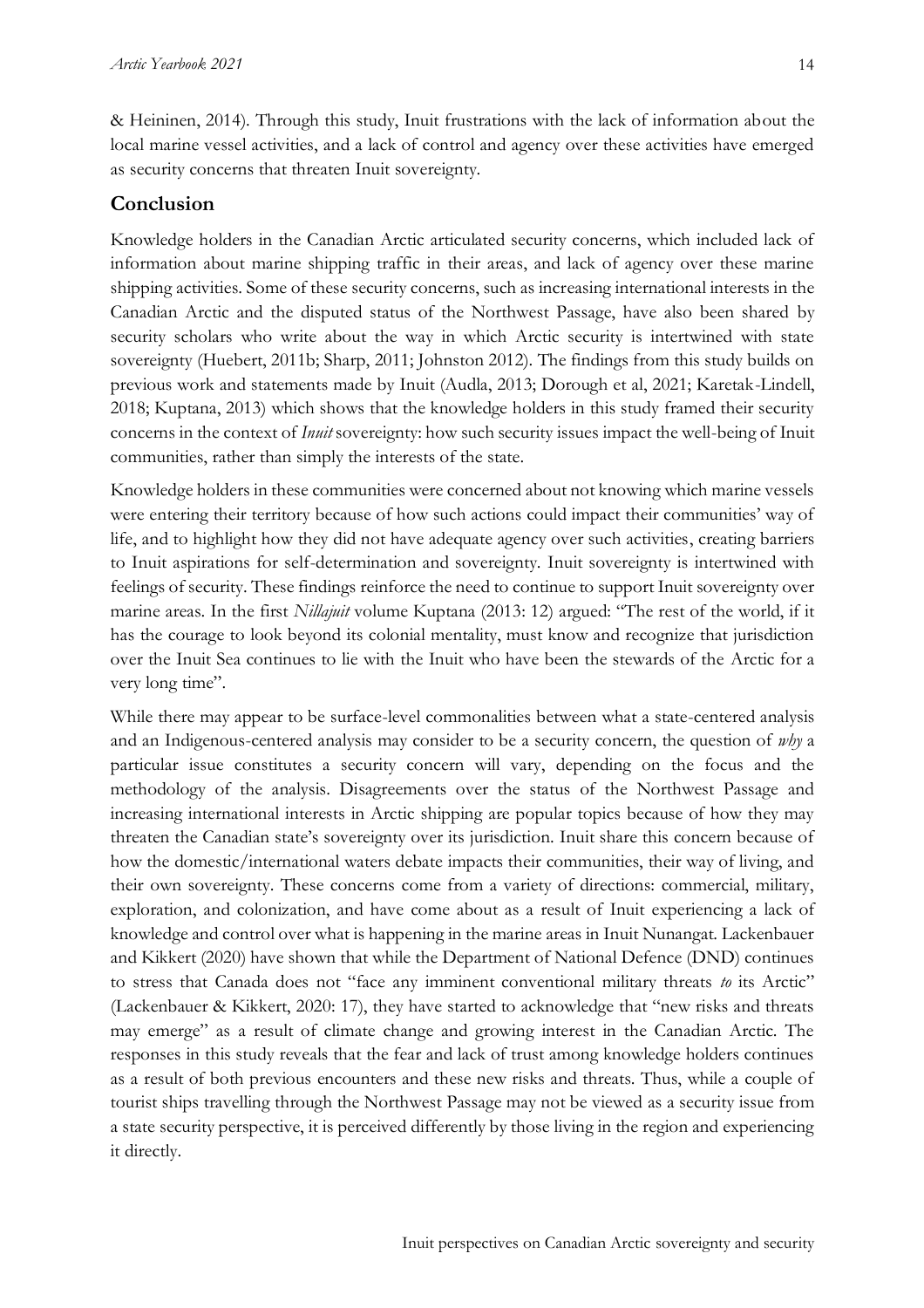The development of recent government policies such as the Oceans Protection Plan and the Arctic and Northern Policy Framework provide a hope that many of the concerns shared in this study can be addressed. For example, the Oceans Protection Plan acknowledges that "Indigenous and coastal communities expect that more local data on marine traffic (who is doing what and where) will be shared in a user-friendly way that meets their needs" (Transport Canada, n.d.: 1). There is also a recognition of needing to engage with Indigenous and coastal communities in order to develop marine shipping policies in those areas. While there is a growing number of marine policies and programs that include Inuit in decision-making, that acknowledge Inuit rights through Land Claim Agreements, and that work to support Inuit livelihoods, additional research is needed to consider how these policies work on the ground and to consider what gaps remain.

This study contributes to the growing body of knowledge that positions Inuit perspectives at the forefront of security discussions in the Arctic (Greaves, 2016a, 2016b; Slowey, 2014). It also highlights the importance of prioritizing Inuit perspectives when discussing Arctic security and sovereignty with a recognition that state sovereignty is not the same as Inuit sovereignty. As change in the Arctic climate (and other drivers such as technology, economics, and political will) continues to increase international interest in Arctic shipping, these perspectives should be integral in such discussions. As Audla (2013) expressed: "We have lived with insecurity in the past. We are living with new forms of insecurity now. We will no doubt face other forms of insecurity in the future…With that awareness, Inuit are committed to making Inuit Nunangat, all of Canada, and our world, a more secure place for all of us" (Audla, 2013: 9).

## **Notes**

1. "These restrictions do not apply to pleasure craft used by local communities, or used for purposes such as essential transportation or subsistence fishing, harvesting and hunting." (Transport Canada, 2020, https://www.canada.ca/en/transportcanada/news/2020/05/the-government-of-canada-announces-new-measures-forpleasure-craft-in-northern-communities.html)

## **References**

- Åtland, K. (2014). Interstate Relations in the Arctic: An Emerging Security Dilemma? *Comparative Strategy*, 33(2), 145-166.
- Arctic Monitoring and Assessment Program (2021). *Arctic Climate Change Update 2021: Key Trends and Impacts*. Arctic Monitoring and Assessment Program. Retrieved: https://www.amap.no/documents/download/6730/inline
- Audla, T. (2013). Inuit and Arctic Security. In S. Nickels (Ed.), *Nilliajut: Inuit Perspectives on Security Patriotism and Sovereignty* (pp.7-9). Inuit Tapiriit Kanatami.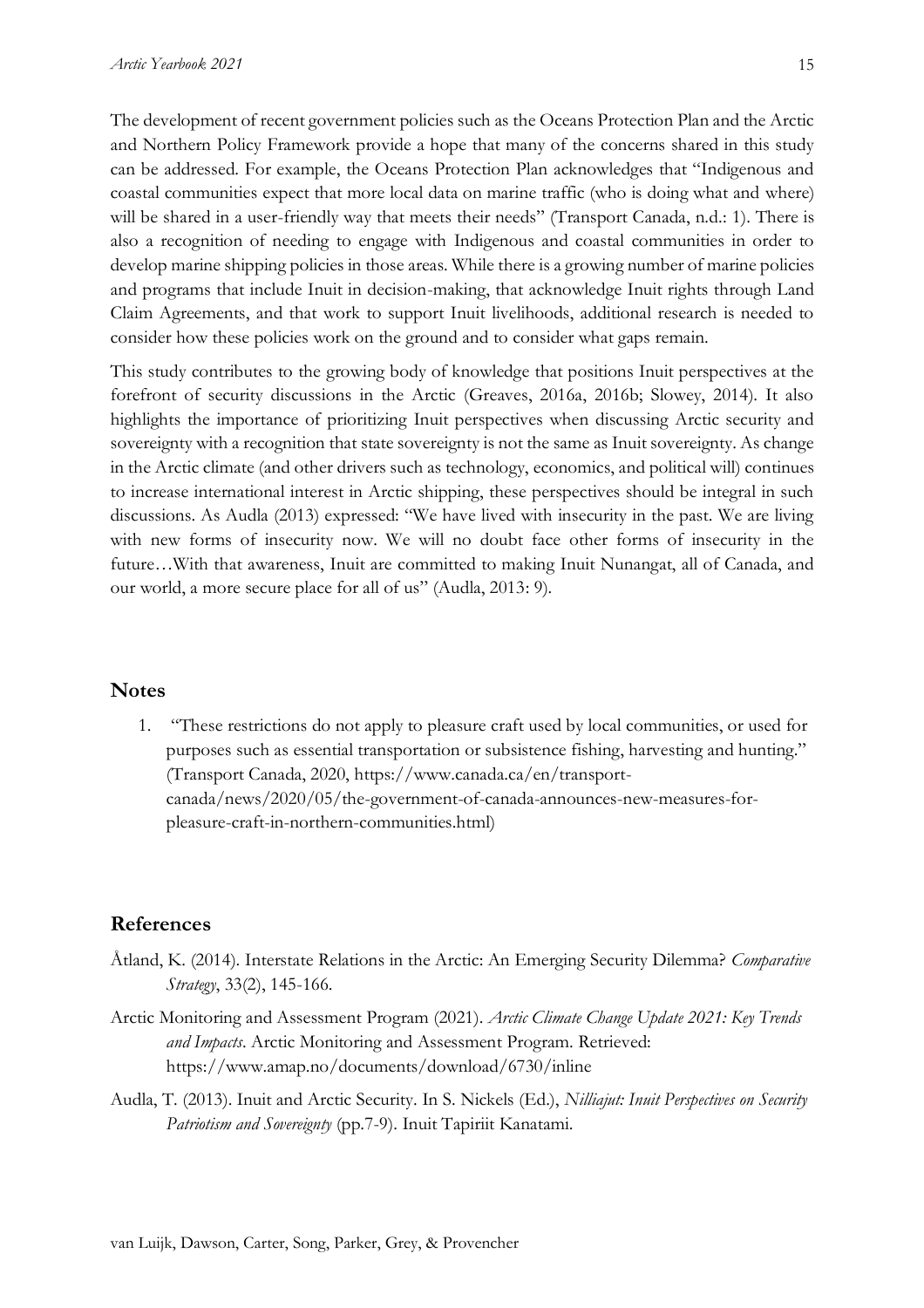- Bennett, M. M. et al. (2020). The opening of the Transpolar Sea Route: Logistical, geopolitical, environmental, and socioeconomic impacts. *Marine Policy*, 104178, doi:10.1016/j.marpol.2020.104178.
- Broadhead, L. (2010). Canadian sovereignty versus northern security: the case for updating our mental map of the Arctic. *International Journal*, Autumn. 913-930.
- Bush, E. and Flato, G. (2019): About this report. Chapter 1 in Canada's Changing Climate Report, (ed.) E. Bush and D.S. Lemmen; Government of Canada, Ottawa, Ontario, p. 7- 23. Retrieved:<https://changingclimate.ca/CCCR2019/>
- Brend, Y. (September 25, 2016). Diary of a serial adventurer: Eagle Quest II's inspired Arctic voyage. *CBC News*. Retrieved: https://www.cbc.ca/news/canada/britishcolumbia/arctic-expedition-eagle-s-quest-ii-hong-kong-to-spain-1.3774268
- Byers, M. (2010). Who Owns the Arctic? Understanding Sovereignty Disputes in the North. United States: Douglas and McIntyre Limited.
- Byers, M., & Lalonde, S. (2009). Who controls the Northwest passage? *Vand. J. Transnat'l L.*, *42*, 1133.
- Carter, N.A., Dawson, J., Simonee, N., Tagalik, S., Ljubicic, G., (2019). *Lessons Learned Through Research Partnership and Capacity Enhancement in Inuit Nunangat (the Inuit Homeland in Arctic Canada).* Arctic.
- Curry, B. (September 1, 2007). Viking invaders turned back from our shores. *The Globe and Mail*. Retrieved: https://www.theglobeandmail.com/news/national/viking-invaders-turnedback-from-our-shores/article693000/
- Dawson, J., Carter, N., Van Luijk, N., Parker, C., Weber, M., Cook, A., ... & Provencher, J. (2020a). Infusing Inuit and local knowledge into the low impact shipping corridors: An adaptation to increased shipping activity and climate change in Arctic Canada. *Environmental Science & Policy*, *105*, 19-36.
- Dawson, J., Carter, N. A., van Luijk, N., Weber, M., & Cook, A. (2020b). Arctic corridors and northern voices project: Methods for community-based participatory mapping for low impact shipping corridors in Arctic Canada. *MethodsX*, *7*, 101064.
- Dorough, D. S., Larocque, B., Kaluraq, K., Taukie, D. (2021). *Voices from the Arctic: Diverse Views on Canadian Arctic Security*, [https://www.naadsn.ca/wp-content/uploads/2021/01/20](https://www.naadsn.ca/wp-content/uploads/2021/01/20-nov-ArcticVoicesProceedings-upload.pdf) [nov-ArcticVoicesProceedings-upload.pdf](https://www.naadsn.ca/wp-content/uploads/2021/01/20-nov-ArcticVoicesProceedings-upload.pdf)
- George, J. (May 19 2020). Canada moves to bar most pleasure craft from Arctic waters. Nunatsiaq News. Retrieved https://nunatsiaq.com/stories/article/canada-moves-to-barpleasure-craft-from-arctic-waters/
- Greaves, W. (2011). For whom, from what? Canada's Arctic policy and the narrowing of human security. *International Journal*, Winter. 219-240.
- Greaves, W. (2016a). Environment, Identity, Autonomy, Inuit Perspectives on Arctic Security. In K. Hossain & A. Petrétei (Eds.), *Understanding the Many Faces of Human Security: Perspectives of Northern Indigenous Peoples* (pp.35-55) Koninklijke Brill.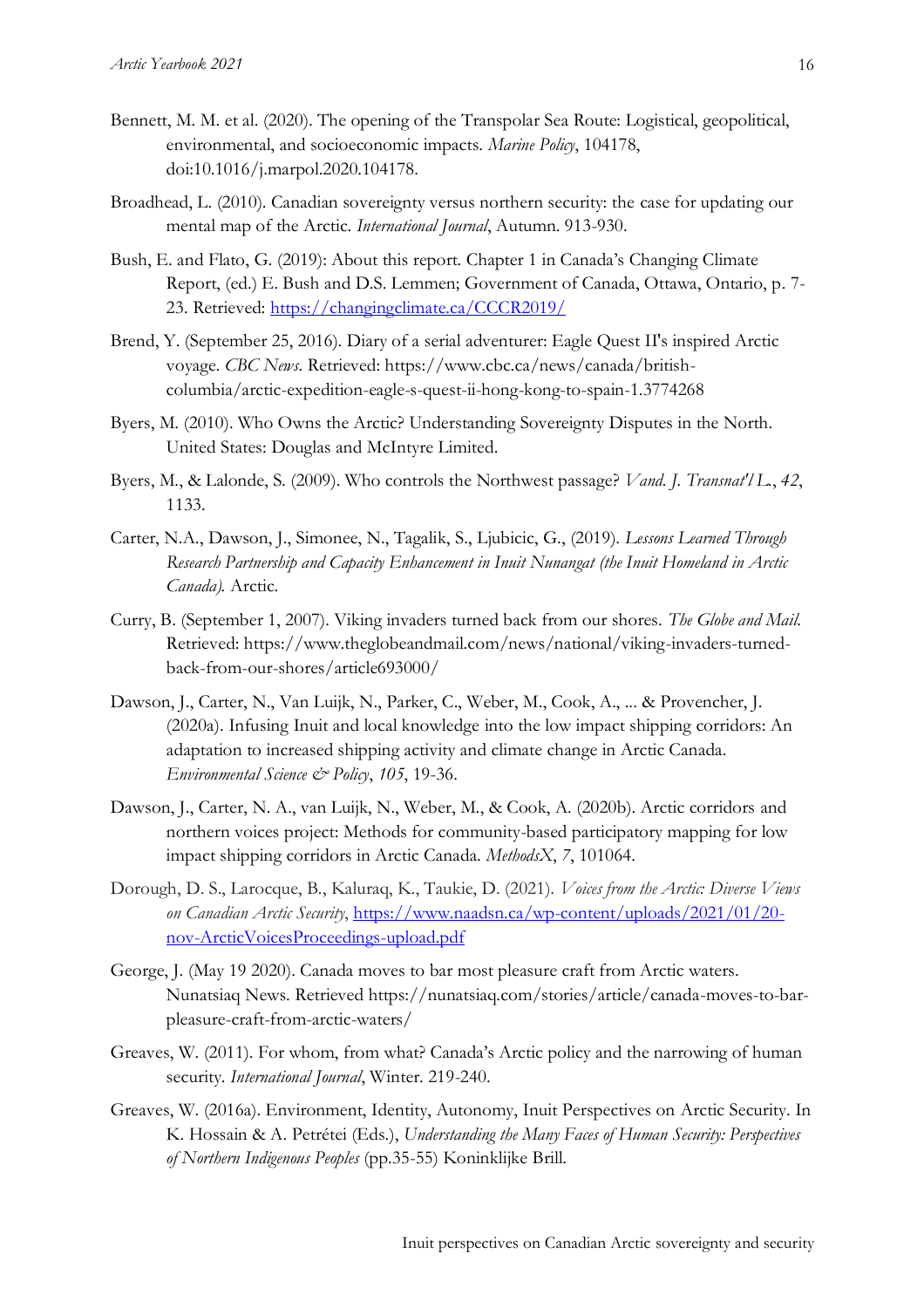- Greaves, W. (2016b). Arctic (in)security and Indigenous peoples: Comparing Inuit in Canada and Sámi in Norway. *Security Dialogue* 47(6), 461-480.
- Greaves, W., & Lackenbauer, P. W. (Eds.). (2021). *Breaking Through: Understanding Sovereignty and Security in the Circumpolar Arctic*. University of Toronto Press.
- Government of Canada (2019a) *Canada's Arctic and Northern Policy Framework.*  <https://www.rcaanc-cirnac.gc.ca/eng/1562782976772/1562783551358>
- Government of Canada. (2019b). Canada's Arctic and Northern Policy Framework: Safety, Security, and Defence chapter. https://www.rcaanccirnac.gc.ca/eng/1562939617400/1562939658000
- Hassol, S. J. (2004). *Impacts of a warming Arctic*. Cambridge University Press: UK.
- Heininen, L. (2013). Arctic Security Global Dimensions and Challenges, and National Policy Responses. *Yearbook of Polar Law* (Brill), 5, 93-118.
- Hoogensen Gjørv, G. (2021). Human Insecurities of Marginalized Peoples in the Arctic: The Cost of Arctic and Nordic Exceptionalism. In W. Greaves & Lackenbauer, P. W. *Breaking Through: Understanding Sovereignty and Security in the Circumpolar Arctic*. Toronto: University of Toronto Press, 2021, pp. 199-216.
- Huebert, R. (2011a). Submarines, oil tankers, and icebreakers: trying to understand Canadian Arctic sovereignty and security. *International Journal* (Autumn), 809-824.
- Huebert, R. (2011b). Canada and the Newly Emerging International Arctic Security Regime. In J. Kraska (Ed.), *Arctic Security in an Age of Climate Change* (pp. 193-217). Cambridge University Press. doi:10.1017/CBO9780511994784.013
- Intergovernmental Panel on Climate Change. (2019). H.-O. Pörtner, D. C. Roberts, V. Masson-Delmotte, P. Zhai, M. Tignor, E. Poloczanska, K. Mintenbeck, A. Alegría, M. Nicolai, A. Okem, J. Petzold, B. Rama, & N. M. Weyer (Eds.), *IPCC Special Report on the Ocean and Cryosphere in a Changing Climate.* <https://www.ipcc.ch/srocc/>
- Inuvialuit Final Agreement (as amended). (2005). [https://irc.inuvialuit.com/sites/default/files/Inuvialuit%20Final%20Agreement%20200](https://irc.inuvialuit.com/sites/default/files/Inuvialuit%20Final%20Agreement%202005.pdf) [5.pdf](https://irc.inuvialuit.com/sites/default/files/Inuvialuit%20Final%20Agreement%202005.pdf)
- Johnston, P. (2012). Arctic Energy Resources: Security and Environmental Implications. *Journal of Strategic Security* 5(3), 13-32.
- Karetak-Lindell, N. (2018). Sovereignty When did this become our cause? In S. Nickels (Ed.), *Nilliajut 2: Inuit Perspectives on the Northwest Passage, Shipping, and Marine Issues.* (pp.19-22). Inuit Tapiriit Kanatami.
- Kelley, K. (2013). Inuit Involvement in the Canadian Arctic Sovereignty Debate: Perspectives from Cape Dorset, Nunvaut. In S. Nickels (Ed.), *Nilliajut: Inuit Perspectives on Security Patriotism and Sovereignty* (pp.58-63). Inuit Tapiriit Kanatami.
- Kikkert, P., & Lackenbauer, P. W. (2019). Canada's Arctic and Northern Policy Framework: A Roadmap for the Future?. *Arctic Yearbook 2019*, 332-39.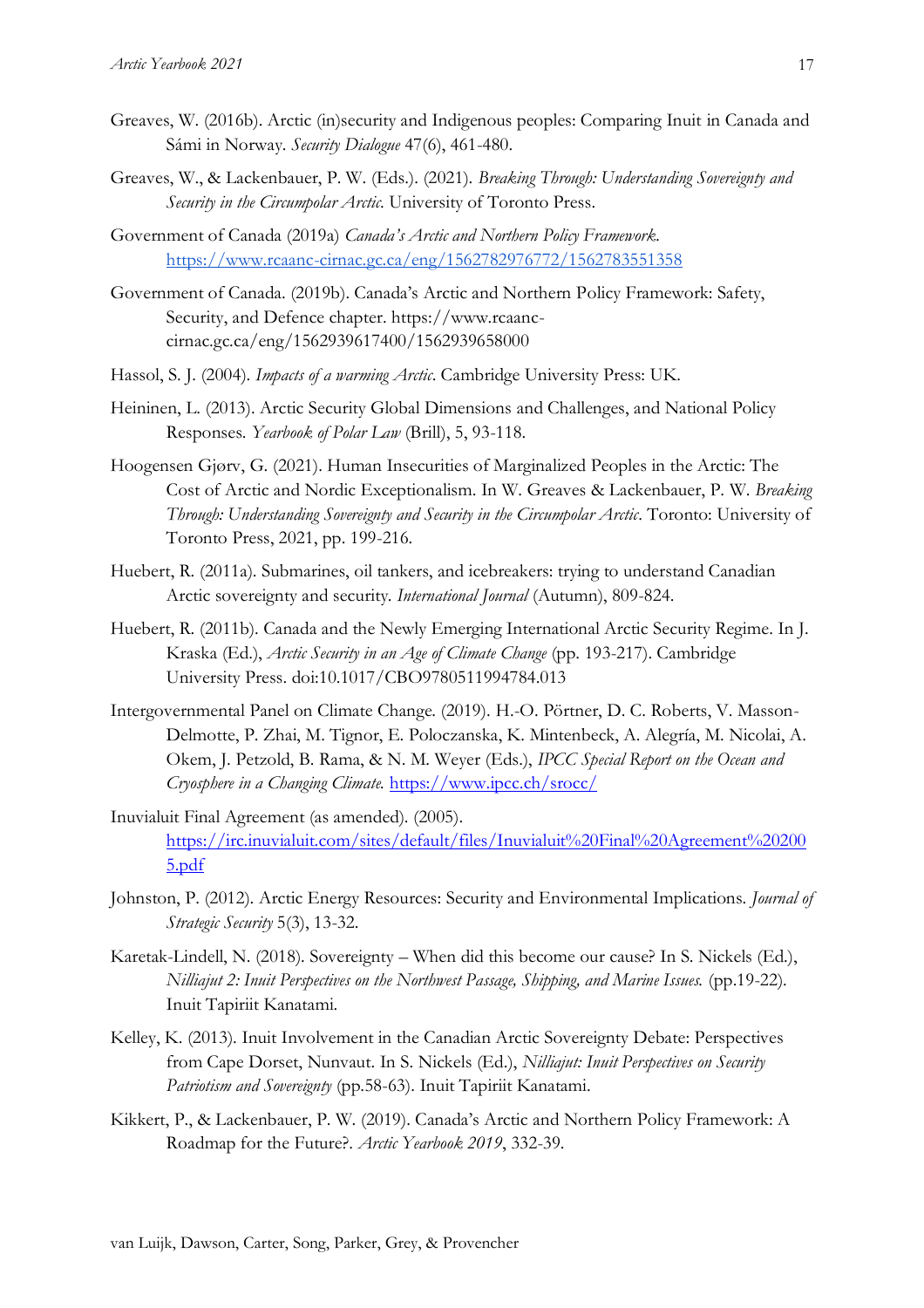- Kikkert, P., Lackenbauer, P.W., & Pedersen, A. (2020). *Kitikmeot Roundtable on SAR: General report and Findings.* Report from a workshop hosted at the Canadian High Arctic Research Station (CHARS) in Cambridge Bay, Nunavut, 31 January & 1 February 2020. https://kitikmeotca.files.wordpress.com/2020/04/kitikmeot-roundtable-on-search-andrescue-general-report-and-findings-1.pdf
- Kuokkanen, R., & Sweet, V. (2020). Indigenous Security Theory: Intersectional analysis from the bottom up. In G.H. Gjørv, M. Lanteigne, H. Sam-Aggrey (Eds.), *Routledge Handbook of Arctic Security* (pp. 80-90). Routledge.
- Kuptana, R. (2013). The Inuit Sea. In S. Nickels (Ed.), *Nilliajut: Inuit Perspectives on Security Patriotism and Sovereignty* (pp.10-12). Inuit Tapiriit Kanatami.
- Lackenbauer, P. W. (2011). Polar Race or Polar Saga? Canada and the Circumpolar World. In J. Kraska (Ed.), *Arctic Security in an Age of Climate Change* (pp. 193-217). Cambridge University Press. doi:10.1017/CBO9780511994784.013
- Lackenbauer, P. W. & Huebert, R. (2014). Premier partners: Canada, the United States and Arctic security. *Canadian Foreign Policy Journal*, 20(3), 320-33.
- Lackenbauer, P. W., & Kikkert, P. (2020). *Measuring the success of the Canadian Rangers. North American and Arctic Defence and Security Network*, Peterborough. [https://www.naadsn.ca/wp-content/uploads/2020/10/Rangers-Success-Metrics-](https://www.naadsn.ca/wp-content/uploads/2020/10/Rangers-Success-Metrics-Lackenbauer-Kikkert-upload.pdf)[Lackenbauer-Kikkert-upload.pdf](https://www.naadsn.ca/wp-content/uploads/2020/10/Rangers-Success-Metrics-Lackenbauer-Kikkert-upload.pdf)
- Mudryk, L. et al., 2021. Impact of 1, 2, and 4°C of global warming on ship navigation in the Canadian Arctic. *Nature Climate Change*, doi:10.1038/s41558-021-01087-6.
- Nicol, H. N. & Heininen, L. (2014). Human security, the Arctic Council and climate change: competition or co-existence? *Polar Record*, 50(252), 80-85.
- Nungak, Z. (2013). The Decimation of Inuit Security. In S. Nickels (Ed.), *Nilliajut: Inuit Perspectives on Security Patriotism and Sovereignty* (pp.14-15). Inuit Tapiriit Kanatami.
- Patton, M. Q. (2002). Qualitative research and evaluative methods. Thousand Oaks,California: Sage Publications
- Peter, A. (2013). Inuit Use and Occupation. In S. Nickels (Ed.), *Nilliajut: Inuit Perspectives on Security Patriotism and Sovereignty* (pp.43-47). Inuit Tapiriit Kanatami.
- Rothschild, E. (1995). What is security? *Daedalus* 124(3), 53-98.
- Scopelliti, M. & Pérez, E.C. (2016). Defining security in a changing Arctic: helping to prevent an Arctic security dilemma. *Polar Record* 52(267), 672-679.
- Sharp, T. D. (2011). The Implications of Ice Melt on Arctic Security. *Defence Studies*, 11(2), 297- 322.
- Simon, M. (2011) Canadian Inuit: Where we have been and where we are going. *International Journal*, Autumn, 879-891.
- Slowey, G. (2014). Aboriginal Self-Determination and Resource Development Activity: Improving Human Security in the Canadian Arctic. In G.H. Gjørv, D. Bazely, M.